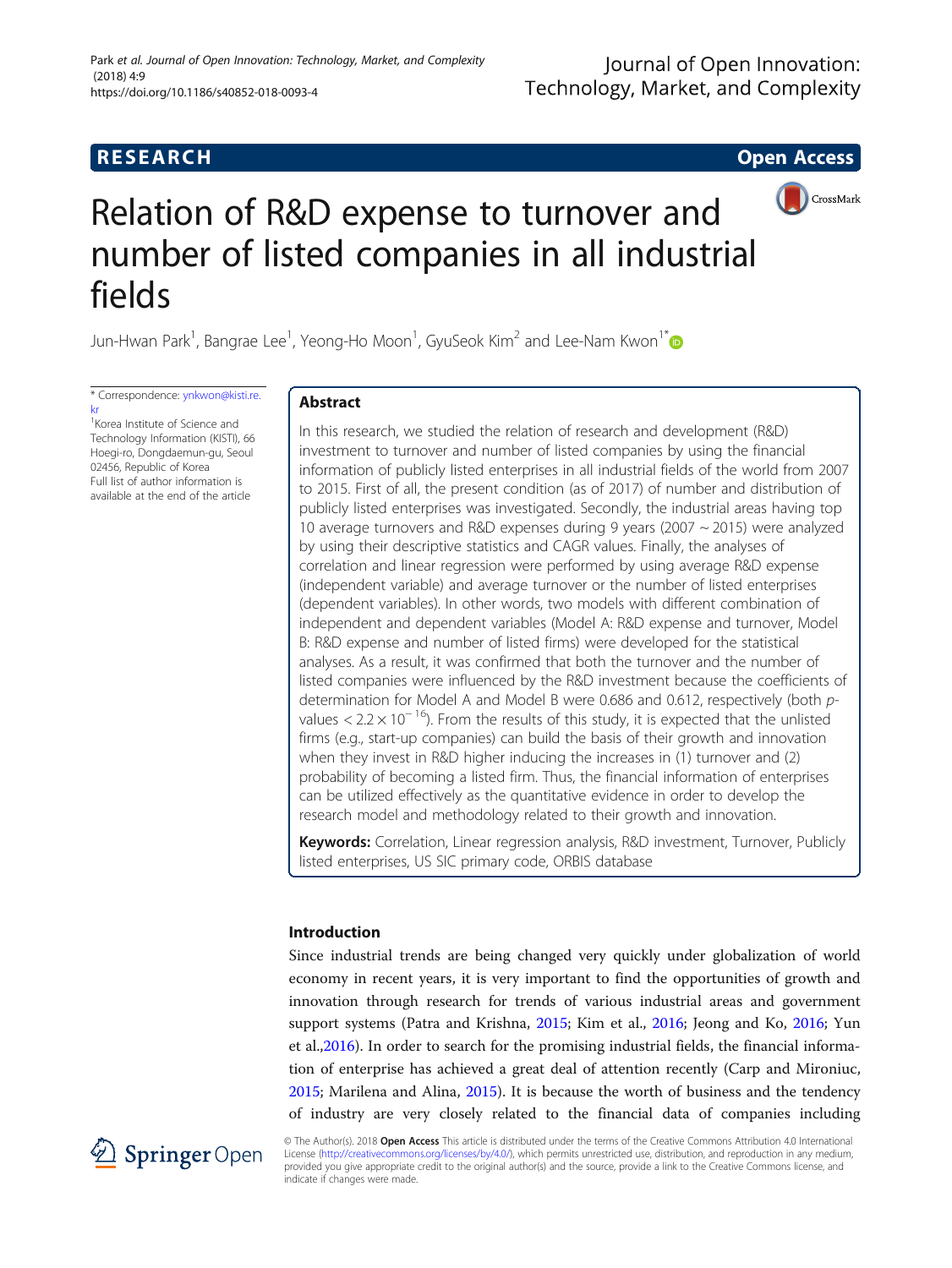turnover, research and development (R&D) investment, R&D intensity, and so on. The R&D intensity is the ratio of R&D investment to turnover (Montresor and Vezzani, [2015](#page-14-0)). Recently, its level of enterprise or country and effect on the innovation performance is being studied (Goschin, [2014](#page-13-0); Karahan, [2015](#page-14-0); Doruk, [2015;](#page-13-0) Savrul and Incekara, [2015](#page-14-0)). It indicates that the study for relationship between R&D expenditure and turnover has received high research interests. Also, the relation between the business ability and the R&D expenditure is being investigated by many researchers (Bočková and Meluzín, [2016](#page-13-0); Ugur et al., 2016[a](#page-14-0), [b](#page-14-0)). In other words, the effect of R&D investment on the growth and the innovation of companies has been studied and it is very important. The financial information of enterprises in the whole world utilized in this study was obtained from the [ORBIS database of Bureau van Dijk](#page-14-0). The ORBIS database is being widely used to gain the enterprise data (Martin et al., [2014](#page-14-0); Kwon et al., [2016;](#page-14-0) Faria and Andersen, [2017\)](#page-13-0). Moreover, the forecast of market and technology opportunities/trends in the future based on the financial data of companies as the quantitative evidence is very significant because the enterprises are able to search for their proper industrial areas by utilizing the result of market/technology prediction.

In our previous work, the method for selecting industrial areas suitable to small and medium-sized enterprises (SMEs) in Korea was investigated (Park et al., [2016](#page-14-0)). The aim of present work is to study the relation of R&D expense to turnover and number of listed enterprises in all industrial fields of the world by using the financial information of enterprises as the quantitative evidence. We expect that the result of this study can be used for the unlisted companies (e.g., start-up firms) to build the basis for their growth and innovation accompanied by increasing in turnover and becoming a listed enterprise from higher investment in R&D. To achieve this goal, number, turnover, and R&D investment of publicly listed companies in the world by the US Standard Industrial Classification (US SIC) primary code from 2007 to 2015 were utilized as the company data. Then, the relationship of R&D investment to turnover and number of listed enterprises in all industries was studied by using the analyses of correlation and linear regression.

## Literature review

Socea ([2012\)](#page-14-0) studied the role of financial data for decision-making by managers of companies. From this previous work, it was found that the financial information has the following effects on the managers: (a) assisting them in knowing the past and the present situations of their enterprises, (b) providing a quantitative overview of their companies, (c) preparing the activities and decisions for their future, and so on. Babkin et al. ([2015\)](#page-13-0) investigated the influence of innovation strategies and R&D investment on the performance of information technology (IT) enterprises. They discovered the correlation between innovation strategies and performance of enterprises. In addition, the result of their study showed that increase in R&D expense makes larger revenue for companies. Pilinkienė [\(2015\)](#page-14-0) analyzed the effect of R&D expenditure on the competitiveness of companies in the Baltic States. This previous study obtained the correlation matrix between the chosen indicators including competitiveness index, GDP growth rate, and R&D investment in particular Baltic States. Also, they suggested with a policy perspective that the success in economic growth and the increase in country's competitiveness for the Baltic States can be achieved by using R&D expense more efficiently.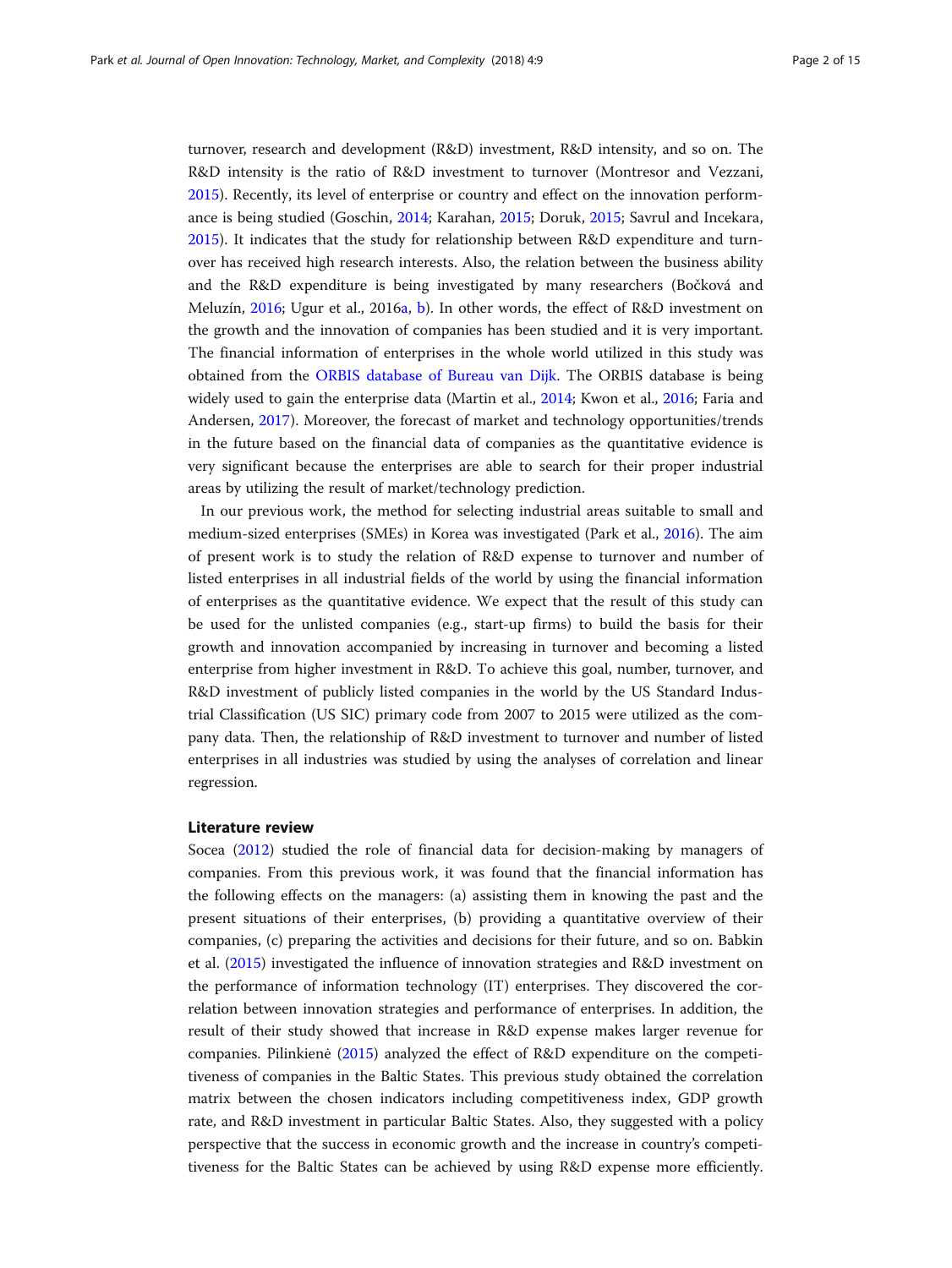Malichová and Ďurišová [\(2015\)](#page-14-0) estimated the financial performance of companies operating in the sector of IT using the setting of financial indicators such as return on assets (ROA), return on equity (ROE), return on sales (ROS), and so on. By utilizing those financial indicators, they investigated the operating results of enterprises and suggested the identification of important features to accomplish high performance with continuation of finding their changes of financial performance in the sector of IT. Lee and Choi [\(2015\)](#page-14-0) studied the effect of the financial structure of pharmaceutical businesses on the R&D expense for making a profit source in the next generation or develop the cost-effective medicines for improving the value of company. From their work, the results for the influences of various indicators on the R&D expenditure were as follows: (a) a positive effect of the current ratio, (b) a negative influence of the debt ratio, and (c) little effect of the net sales growth rate. Kretschmer and co-workers ([2016](#page-13-0)) used the financial data such as sales and assets of enterprises from the ORBIS database in order to study the cloud adaptiveness within the sectors of industrial fields by merging them with the technology information offered from the Harte Hanks technology database for 13 countries in Europe from 2000 to 2007. Castellani et al. ([2017](#page-13-0)) investigated the influences of multinationality on the productivity of business by using the ORBIS database. In addition, they found a positive effect of multinationality on the worth of R&D intensity defined in their study as the ratio of R&D expense of company to the number of its workers. Braganza and co-workers [\(2017\)](#page-13-0) utilized the ORBIS database for enterprises in the world as one of various data sources about businesses, venture capital transactions, academic papers, patents, and so on. They developed an archetype business procedure for the initiatives of big data and the parts needed to handle the resource of big data effectively.

As above-mentioned, many researchers are using the financial performance of enterprises in order to investigate its various effects on the activities of companies such as productivity and R&D. Also, some works mentioned in this section studied the correlation among the financial data of companies (e.g., profitability and R&D). However, in the most previous works, the influence of financial information for specific industries such as pharmacy and IT were studied. On the other hand, in this research, we analyzed the financial data for all industries of the world from a macro perspective and then the correlation and linear regression analyses were performed by developing two models with different combination of independent and dependent variables (1. R&D expense and turnover; 2. R&D investment and number of listed enterprise) to investigate the influence of R&D expense on turnover and number of listed companies.

## Data and methodology

### Data

The ORBIS database of Bureau van Dijk updated on 11 May 2017 was utilized in this study. It contains the business data such as financial information, trade description, products, and services in the world (about 200 million companies). In this research, the financial information of publicly listed enterprises was mainly focused for analyzing the relation of R&D investment to turnover and their number in all industrial fields of the world. The US Standard Industrial Classification (US SIC) is the systematic classification assigned by US government in order to identify the industrial activities of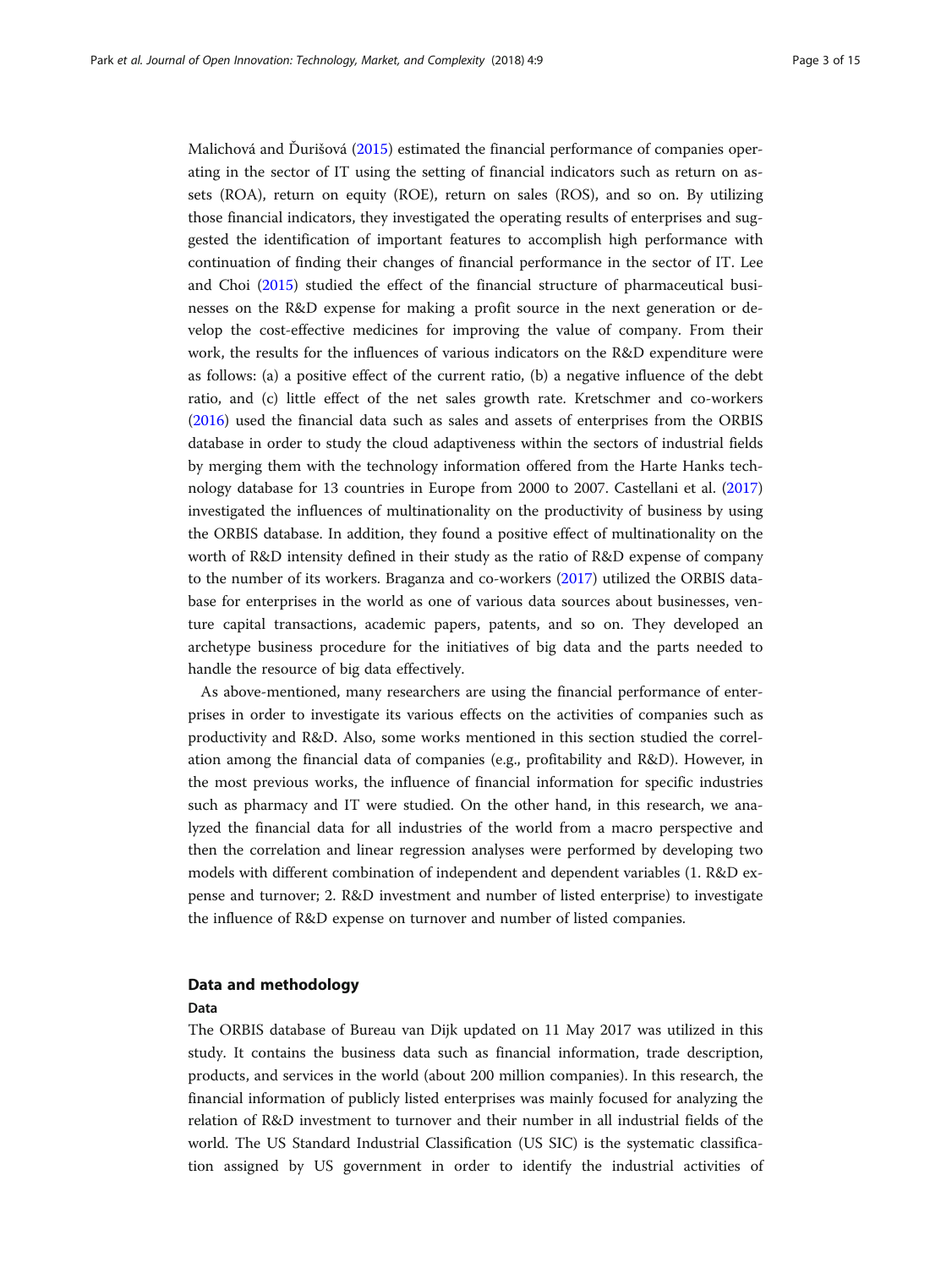companies. It is comprised of total 11 divisions and they are divided into 83 major groups (2-digit level), 416 industry groups (3-digit level), and 1005 industries (4-digit level). Furthermore, the US SIC primary code of each company is decided by its first line of business (e.g., its business area generating the highest profit). The raw data from the ORBIS based on the list of individual enterprises in the 4-digit level of the US SIC primary code was merged into its 2-digit level to gain the figures related to (a) number of listed businesses (2017), (b) turnover (2007  $\sim$  2015), and (c) R&D expenditure (2007  $\sim$  2015). The turnover used in this study means the total operating revenues including net sales, other operating revenues, and stock variations. Also, it does not include value added tax (ORBIS database). The definition of R&D investment is the total amount of expenses on R&D activities (ORBIS database). Moreover, thousand US dollar (USD) was used as a currency unit in this study. The overall procedure to analyze the company-related data is composed of total 4 steps. First of all, the number and the ratio of listed businesses in each US SIC code were obtained in order to observe their distribution in all industrial fields. Secondly, the top 10 average turnovers with their compound annual growth rate (CAGR) figures and descriptive statistics for each US SIC primary code were gained to analyze the industrial trends in the viewpoint of market circumstance. Thirdly, the top 10 average R&D expenditures with their CAGR values and descriptive statistics were calculated to comprehend the trends of industry about research activities of listed enterprises. Finally, investigation into relation of R&D expense to turnover and number of listed companies in all industries was performed through correlation and linear regression analyses. In this step, among 83 major groups (2-digit level), total 6 codes were excluded in the viewpoint of independent variable (R&D expenditure from 2007 to 2015) by the following two reasons: (1) No R&D investment (43 - United States postal service, 81 - Legal services, 88 - Private households, 91 - Executive, legislative, and general government, except finance, and 99 - Nonclassifiable establishments) and (2) Very small average R&D expense (93 - Public finance, taxation, and monetary policy, 0.52 thousand USD).

### Methodology

The scheme for the goal of this work to study the relation of higher R&D investment to increase in turnover and becoming a listed enterprise in the viewpoint of unlisted company (e.g., start-up enterprise) is illustrated in Fig. [1](#page-4-0). If there is a positive linear relation of R&D expense to turnover and number of listed enterprises in all industrial areas, it is expected that the unlisted firms are able to build a basis of their growth and innovation through investment in R&D highly for enhancement of turnover and becoming a listed firm. Thus, the expense in R&D was selected as an independent variable for analyses of correlation and linear regression in this study.

Among all of listed and unlisted businesses in the whole world, the listed enterprises were chosen as the target of information analysis in this research. This is because their financial data with more stable financial position than the unlisted firms can be utilized as the representative for each industrial field. In Table [1](#page-4-0), the search strategy to gain the number of publicly listed companies in the world by utilizing the ORBIS database is presented. The search condition and result (number of enterprises) of each step are as in the following: (1) all businesses (204,523,868), (2) active companies (163,191,236), (3)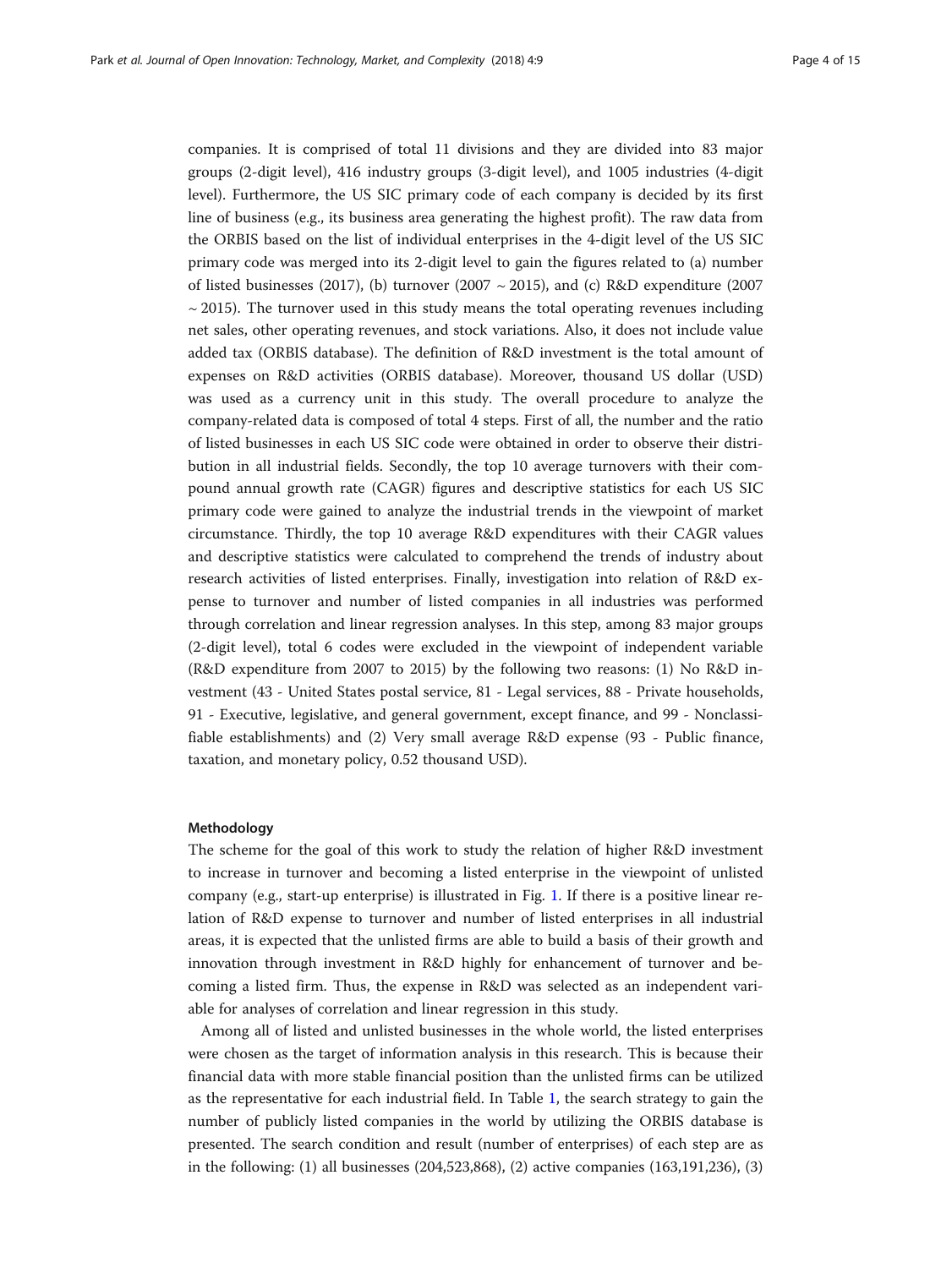<span id="page-4-0"></span>

publicly listed enterprises (65,639), (4) public announcement of financial statement based on the consolidation code (62,592), (5) accounting practice by International Financial Reporting Standards (IFRS) or Local Generally Accepted Accounting Principles (Local GAAP) (62,592), (6) accounting template of industrial companies excluding their branches (59,573), and (7) presence of US SIC primary code for the listed companies (59,430). The number of publicly listed enterprises in the whole world by the US SIC primary code (2-digit level) was obtained to study their distribution in all industries. Also, their turnover and R&D expense based on the US SIC primary code during 9 years  $(2007 \sim 2015)$  were calculated and utilized as the financial indicators for analyzing the trends of industry.

Also, correlation and linear regression analyses were performed by using R (an open source programming language, R Core Team, [2017\)](#page-14-0) to study the relationship of R&D expense (one independent variable) to turnovers and number of listed companies (two dependent variables) in all industrial areas of the world. For statistical analysis, natural log values of average R&D expense (thousand USD), average turnover (thousand USD), and number of listed enterprises were used. Above all, we tried to confirm the

| No. | Search strategy for each step in the ORBIS                                                                                                                                   | Search result<br>(Number of enterprises) |
|-----|------------------------------------------------------------------------------------------------------------------------------------------------------------------------------|------------------------------------------|
|     | All companies                                                                                                                                                                | 204,523,868                              |
|     | Active companies                                                                                                                                                             | 163, 191, 236                            |
| 3   | Publicly listed companies                                                                                                                                                    | 65,639                                   |
| 4   | Consolidation code: C1 (companies with<br>consolidated accounts only), C2/U2 (companies<br>with both types of accounts), U1 (companies<br>with unconsolidated accounts only) | 62,592                                   |
| 5   | Accounting practice: International Financial<br>Reporting Standards (IFRS), Local Generally<br>Accepted Accounting Principles (Local GAAP)                                   | 62,592                                   |
| 6   | Accounting template: Industrial companies<br>excluding branches                                                                                                              | 59,573                                   |
|     | Publicly listed companies with US SIC primary<br>code                                                                                                                        | 59,430                                   |

Table 1 Search strategy in order to achieve the number of publicly listed enterprises in the world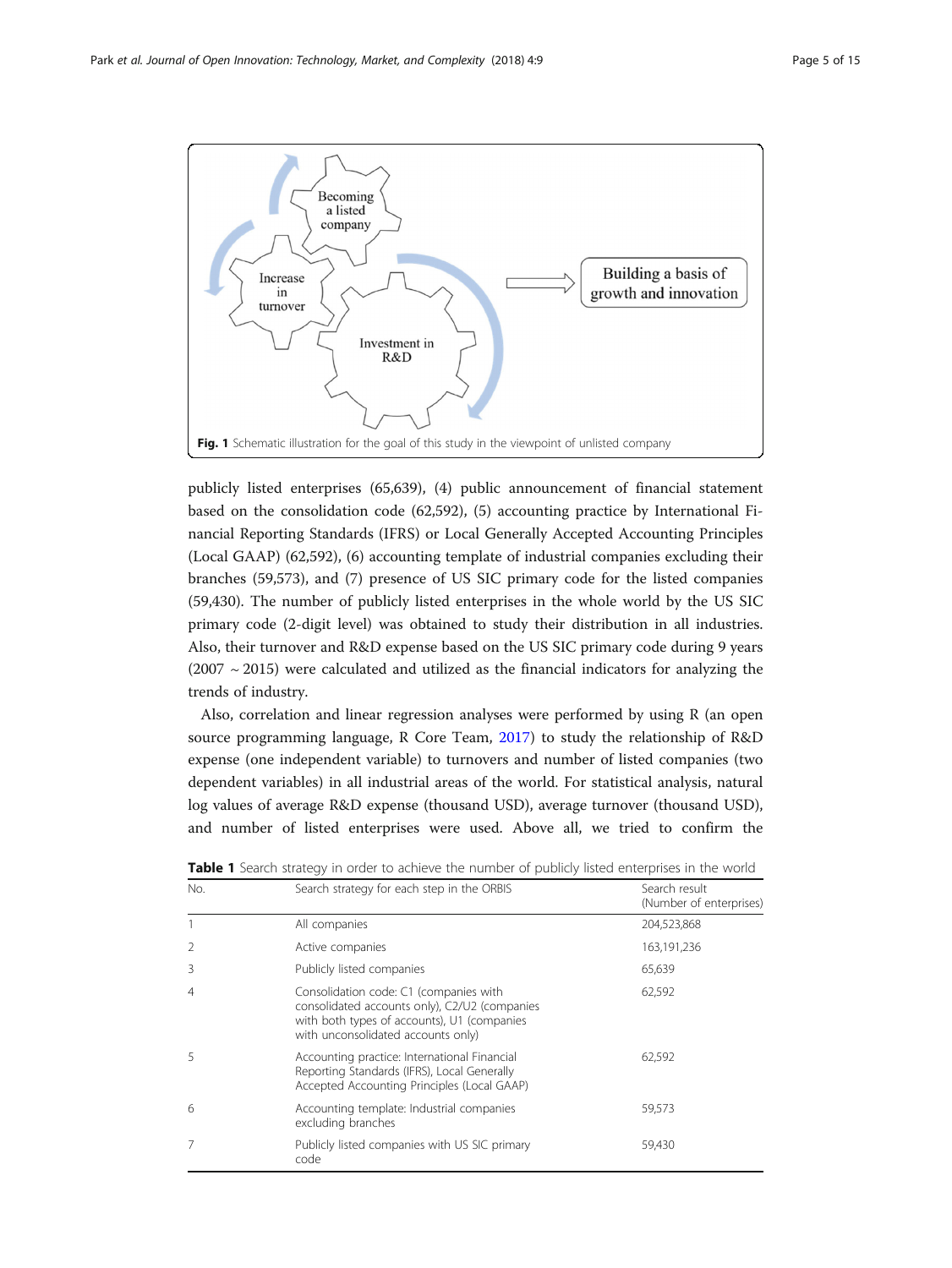correlation between (1) R&D investment and turnover and (2) R&D expense and number of listed enterprises. Then, the effects of change in the independent variable on two dependent variables were studied by using the linear regression analysis.

## Results and discussion

### Study for number and distribution of publicly listed enterprises

As one of dependent variables, the number of listed companies in all industrial fields was investigated. Table [2](#page-6-0) presents the number and the ratio of listed companies in the world based on the US SIC primary code (2-digit level). Among 83 major groups, the largest number of listed businesses was observed in the area of business services (4524 enterprises, 7.61%). In the next ranking, the industrial fields of (a) chemicals and allied products (3889 companies, 6.54%), (b) electronic and other electrical equipment and components except for computer equipment (3597 businesses, 6.05%), and (c) nondepository credit institutions (3270 enterprises, 5.50%) had the high ratio of distribution. On the other hand, the listed companies were not observed in two US SIC primary codes (88 - private households and 99 - nonclassifiable establishments). Also, we found very low ratios of the publicly listed enterprises in the fields of (a) museums, art galleries, and botanical and zoological gardens (7 companies), (b) United States postal service (6 enterprises), and executive, legislative, and general government except for finance (4 businesses). From these results, we expect that the distribution based on the US SIC primary code of listed enterprises in the whole world can provide the chance for the unlisted firms to observe the industrial areas appropriate for their business situation.

## Investigation into industrial areas of top 10 average turnovers and their descriptive statistics from 2007 to 2015

To study for the industrial trends by utilizing the dependent variable of statistical analyses, we obtained the average turnovers and their descriptive statistics of all US SIC major groups from 2007 to 2015. This is because the turnover of enterprise is a basic indicator to determine its status of finance and business activities (Limanlı, [2015](#page-14-0); Ugur et al., 2016[a](#page-14-0), [b](#page-14-0)). As listed in Table [3,](#page-9-0) the highest average turnover was observed in the area of transportation equipment (3,414,020,116 thousand USD). The industrial field of oil and gas extraction was in the second place for the average turnover (2,816,148,067 thousand USD). However, the CAGR figures of US SIC primary codes showing the top 2 average turnovers (1.88% and 0.52%) were not large compared to those of other areas  $(2.07\% \sim 7.44\%)$  among the top 10 list in Table [3](#page-9-0) except for the fields of petroleum refining and related industries  $(-1.82\%)$ . On the other hand, the industrial areas of (a) food and kindred products and (b) business services having the ninth and the tenth places for the average turnovers had relatively high CAGR (5.69% and 7.44%, respectively). Also, the difference between average turnover and its median was smaller than 7.8% in all top 10 industrial fields of Table [3](#page-9-0). In addition, the largest and the smallest values of standard deviation were found in the areas related to oil and gas extraction (602,844,769 thousand USD) and electronic and other electrical equipment and components, except computer equipment (194,836,027 thousand USD), respectively. Moreover, the greatest span between the maximum and the minimum turnovers was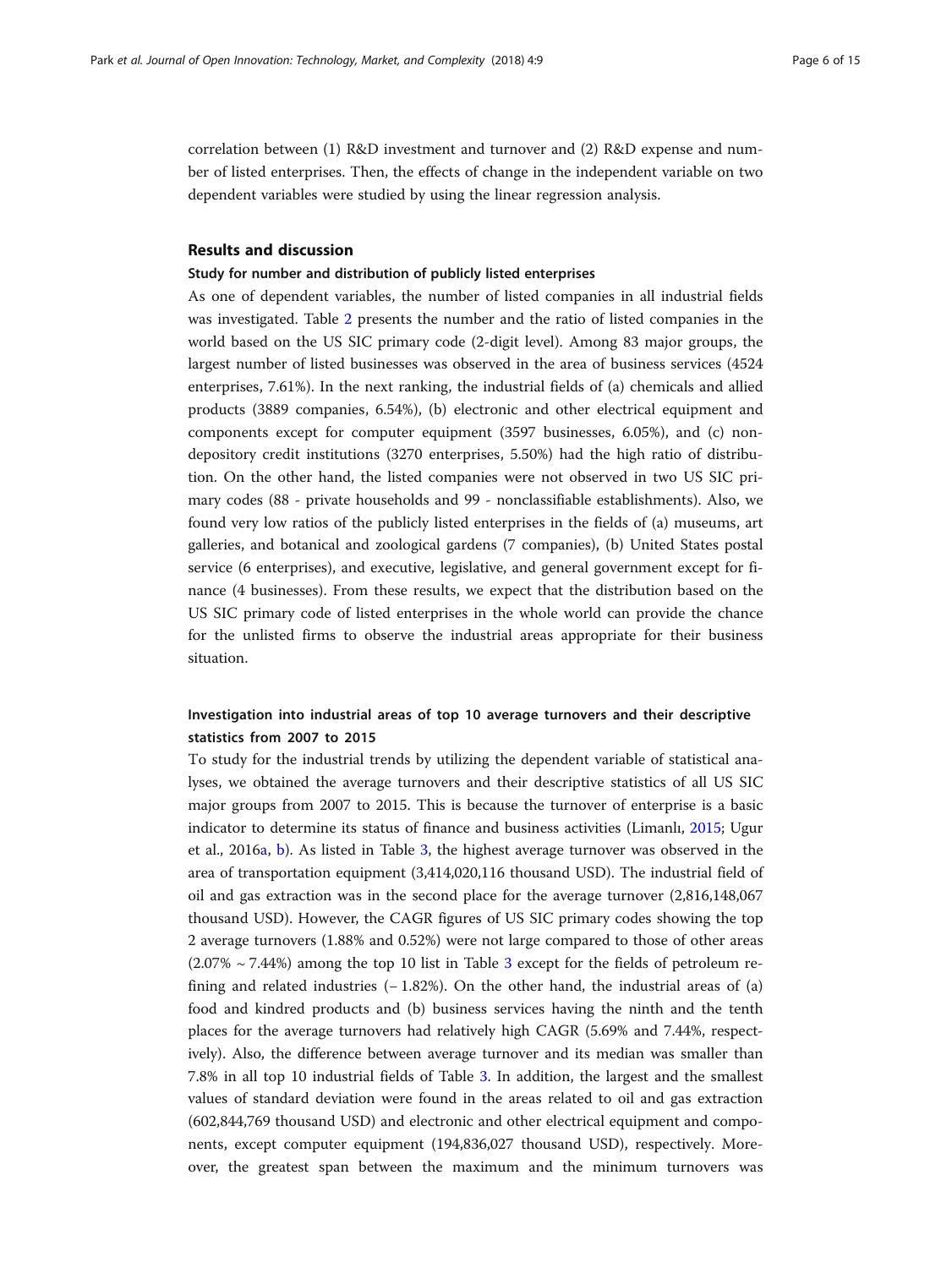| <b>TWHE E</b> Trainiber and distribution or insteal companies based on the 03 Sic primary code                           |                               |               |
|--------------------------------------------------------------------------------------------------------------------------|-------------------------------|---------------|
| US SIC primary code - Text description                                                                                   | Number of<br>listed companies | Ratio<br>(% ) |
| 01 - Agricultural production-crops                                                                                       | 521                           | 0.88          |
| 02 - Agricultural production-livestock and animal<br>specialities                                                        | 234                           | 0.39          |
| 07 - Agricultural services                                                                                               | 296                           | 0.50          |
| 08 - Forestry                                                                                                            | 63                            | 0.11          |
| 09 - Fishing, hunting and trapping                                                                                       | 78                            | 0.13          |
| 10 - Metal mining                                                                                                        | 2475                          | 4.16          |
| 12 - Coal mining                                                                                                         | 203                           | 0.34          |
| 13 - Oil and gas extraction                                                                                              | 1336                          | 2.25          |
| 14 - Mining and quarrying of nonmetallic<br>minerals, except fuels                                                       | 475                           | 0.80          |
| 15 - Building construction-general contractors<br>and operative builders                                                 | 840                           | 1.41          |
| 16 - Heavy construction other than building<br>construction-contractors                                                  | 668                           | 1.12          |
| 17 - Construction-special trade contractors                                                                              | 352                           | 0.59          |
| 20 - Food and kindred products                                                                                           | 2267                          | 3.81          |
| 21 - Tobacco products                                                                                                    | 66                            | 0.11          |
| 22 - Textile mill products                                                                                               | 1114                          | 1.87          |
| 23 - Apparel and other finished products made<br>from fabrics and similar materials                                      | 536                           | 0.90          |
| 24 - Lumber and wood products, except<br>furniture                                                                       | 279                           | 0.47          |
| 25 - Furniture and fixtures                                                                                              | 208                           | 0.35          |
| 26 - Paper and allied products                                                                                           | 565                           | 0.95          |
| 27 - Printing, publishing and allied industries                                                                          | 518                           | 0.87          |
| 28 - Chemicals and allied products                                                                                       | 3889                          | 6.54          |
| 29 - Petroleum refining and related industries                                                                           | 223                           | 0.38          |
| 30 - Rubber and miscellaneous plastics products                                                                          | 766                           | 1.29          |
| 31 - Leather and leather products                                                                                        | 157                           | 0.26          |
| 32 - Stone, clay, glass and concrete products                                                                            | 1077                          | 1.81          |
| 33 - Primary metal industries                                                                                            | 1226                          | 2.06          |
| 34 - Fabricated metal products, except machinery<br>and transportation equipment                                         | 1019                          | 1.71          |
| 35 - Industrial and commercial machinery and<br>computer equipment                                                       | 2519                          | 4.24          |
| 36 - Electronic and other electrical equipment<br>and components, except computer<br>equipment                           | 3597                          | 6.05          |
| 37 - Transportation equipment                                                                                            | 1166                          | 1.96          |
| 38 - Measuring, analyzing and controlling<br>instruments; photographic, medical and<br>optical goods; watches and clocks | 1222                          | 2.06          |
| 39 - Miscellaneous manufacturing industries                                                                              | 557                           | 0.94          |
| 40 - Railroad transportation                                                                                             | 75                            | 0.13          |
| 41 - Local and suburban transit and interurban<br>highway passenger transportation                                       | 163                           | 0.27          |

<span id="page-6-0"></span>Table 2 Number and distribution of listed companies based on the US SIC primary code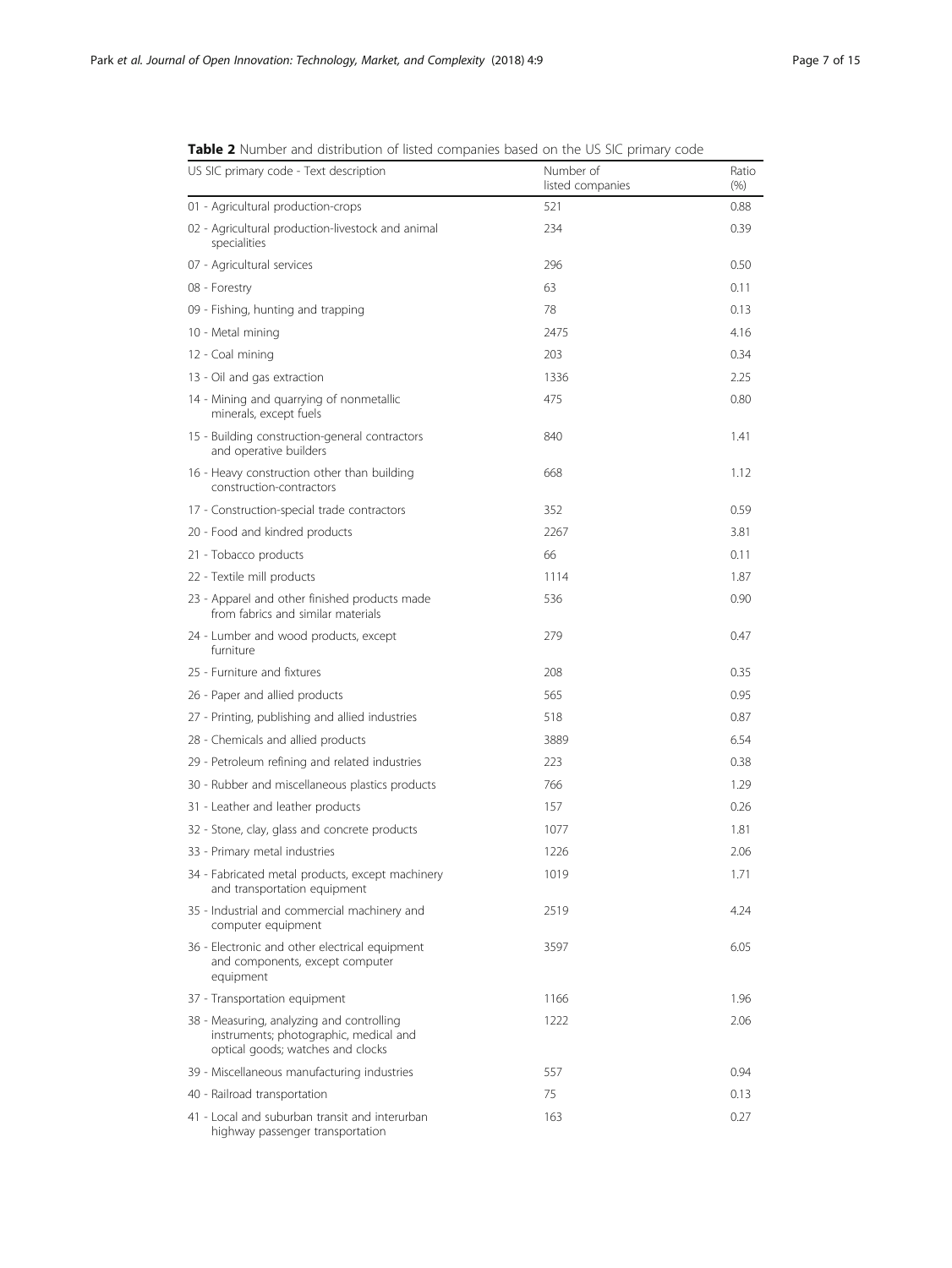| US SIC primary code - Text description                                       | Number of<br>listed companies | Ratio<br>$(\% )$ |
|------------------------------------------------------------------------------|-------------------------------|------------------|
| 42 - Motor freight transportation and<br>warehousing                         | 330                           | 0.56             |
| 43 - United States postal service                                            | 6                             | 0.01             |
| 44 - Water transportation                                                    | 432                           | 0.73             |
| 45 - Transportation by air                                                   | 204                           | 0.34             |
| 46 - Pipelines, except natural gas                                           | 57                            | 0.10             |
| 47 - Transportation services                                                 | 511                           | 0.86             |
| 48 - Communications                                                          | 1219                          | 2.05             |
| 49 - Electric, gas and sanitary services                                     | 1483                          | 2.50             |
| 50 - Wholesale trade, durable goods                                          | 2146                          | 3.61             |
| 51 - Wholesale trade, nondurable goods                                       | 1031                          | 1.73             |
| 52 - Building materials, hardware, garden supply,<br>and mobile home dealers | 44                            | 0.07             |
| 53 - General merchandise stores                                              | 293                           | 0.49             |
| 54 - Food stores                                                             | 302                           | 0.51             |
| 55 - Automotive dealers and gasoline service<br>stations                     | 155                           | 0.26             |
| 56 - Apparel and accessory stores                                            | 167                           | 0.28             |
| 57 - Home furniture, furnishings, and equipment<br>stores                    | 206                           | 0.35             |
| 58 - Eating and drinking places                                              | 389                           | 0.65             |
| 59 - Miscellaneous retail                                                    | 518                           | 0.87             |
| 60 - Depository institutions                                                 | 1170                          | 1.97             |
| 61 - Non-depository credit institutions                                      | 3270                          | 5.50             |
| 62 - Security and commodity brokers, dealers,<br>exchanges and services      | 856                           | 1.44             |
| 63 - Insurance carriers                                                      | 137                           | 0.23             |
| 64 - Insurance agents, brokers, and service                                  | 100                           | 0.17             |
| 65 - Real estate                                                             | 2113                          | 3.56             |
| 67 - Holding and other investment offices                                    | 2761                          | 4.65             |
| 70 - Hotels, rooming houses, camps, and other<br>lodging places              | 670                           | 1.13             |
| 72 - Personal services                                                       | 121                           | 0.20             |
| 73 - Business services                                                       | 4524                          | 7.61             |
| 75 - Automotive repair, services, and parking                                | 150                           | 0.25             |
| 76 - Miscellaneous repair services                                           | 38                            | 0.06             |
| 78 - Motion pictures                                                         | 222                           | 0.37             |
| 79 - Amusement and recreation services                                       | 371                           | 0.62             |
| 80 - Health services                                                         | 479                           | 0.81             |
| 81 - Legal services                                                          | 14                            | 0.02             |
| 82 - Educational services                                                    | 192                           | 0.32             |
| 83 - Social services                                                         | 42                            | 0.07             |
| 84 - Museums, art galleries, and botanical and<br>zoological gardens         | 7                             | 0.01             |
| 86 - Membership organizations                                                | 15                            | 0.03             |

Table 2 Number and distribution of listed companies based on the US SIC primary code (Continued)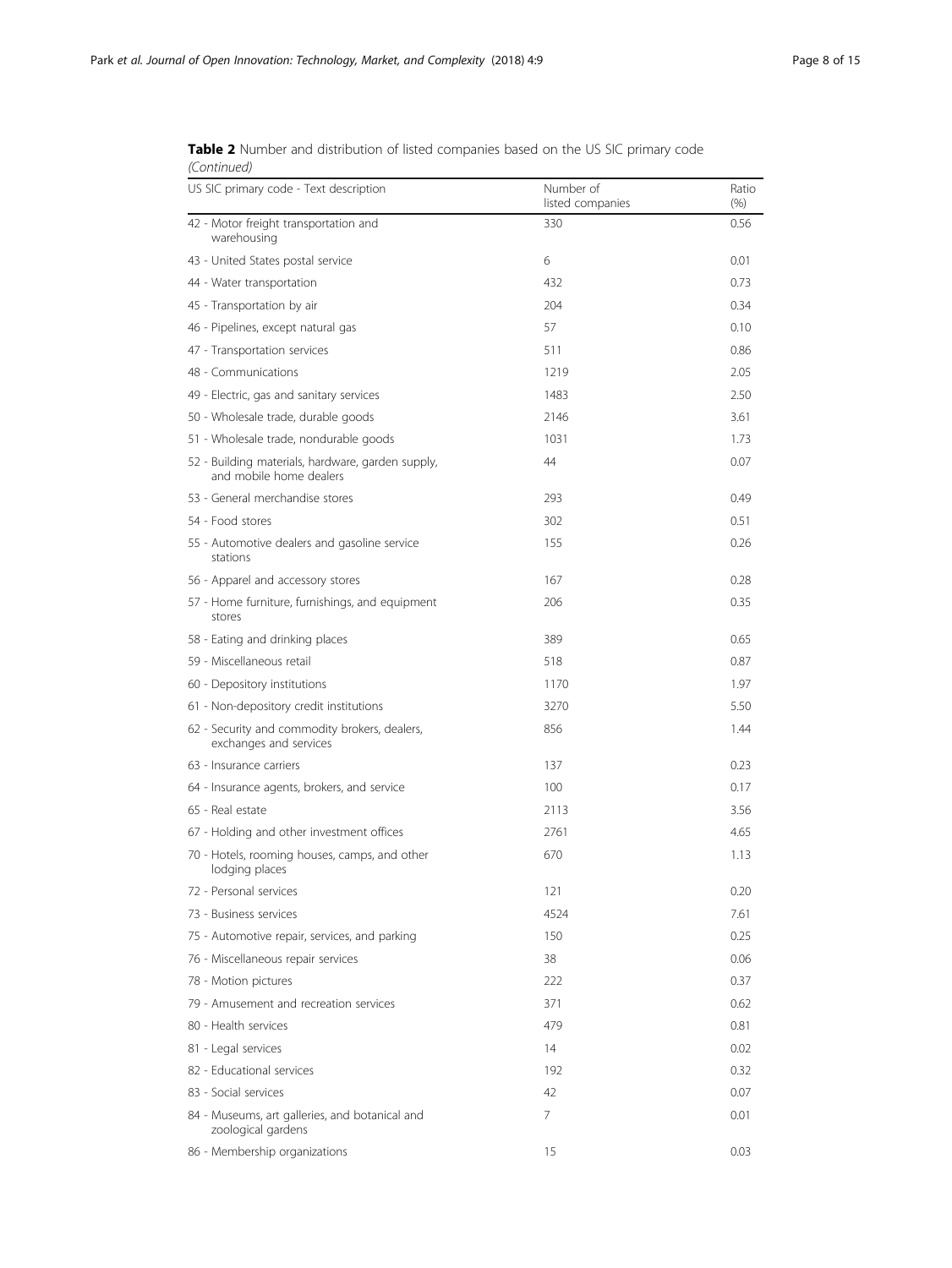| US SIC primary code - Text description                                      | Number of<br>listed companies | Ratio<br>(% ) |
|-----------------------------------------------------------------------------|-------------------------------|---------------|
| 87 - Engineering, accounting, research,<br>management, and related services | 1591                          | 2.68          |
| 88 - Private households                                                     | $\mathbf{0}$                  | 0.00          |
| 89 - Services not elsewhere classified                                      | 199                           | 0.33          |
| 91 - Executive, legislative, and general<br>government, except finance      | $\overline{4}$                | 0.01          |
| 92 - Justice, public order, and safety                                      | 13                            | 0.02          |
| 93 - Public finance, taxation, and monetary policy                          | 40                            | 0.07          |
| 94 - Administration of human resource programs                              | 8                             | 0.01          |
| 95 - Administration of environmental quality and<br>housing programs        | 18                            | 0.03          |
| 96 - Administration of economic programs                                    | 54                            | 0.09          |
| 97 - National security and international affairs                            | 8                             | 0.01          |
| 99 - Nonclassifiable establishments                                         | $\mathbf{0}$                  | 0.00          |
| Total                                                                       | 59,430                        | 100.00        |

Table 2 Number and distribution of listed companies based on the US SIC primary code (Continued)

observed in the field of oil and gas extraction (1,488,479,264 thousand USD). From these results, it was found that the turnover of Oil and gas extraction code showed the largest variation among its top 10 industrial areas from 2007 to 2015.

## Research on industrial fields of top 10 average R&D investments and their descriptive statistics from 2007 to 2015

We computed the average R&D expenses as an independent variable for statistical analysis and their descriptive statistics from 2007 to 2015 for studying the degrees of research activities of publicly listed businesses based on the US SIC primary codes (Table [4\)](#page-10-0). The figures of average R&D investments and their CAGR can be used to study the industrial trends in the viewpoint of research activities/programs of enterprises (Sandu and Ciocanel, [2014;](#page-14-0) Jin et al., [2016;](#page-14-0) Elitok et al., [2016;](#page-13-0) Kang and Cho, [2016](#page-14-0)). As shown in Table [4,](#page-10-0) the largest figure of average R&D expenditures was observed in the industrial field related to chemicals and allied products (151,884,109 thousand USD). In addition, among top 10 US SIC primary codes of average R&D investments, the industrial area of business services showed the highest CAGR value (11.19%). However, the amount of R&D expense decreased in the field of communications (CAGR value: − 1.05%). Interestingly, total 9 US SIC codes of Table [4](#page-10-0) were identical to those of Table [3](#page-9-0) although their rankings were different each other. From these results, it is expected that the company having high turnover makes an investment in the R&D expenditure with large value. In addition, the span between average R&D expenditure and its median was smaller than 10.1% in the list of Table [4](#page-10-0). Moreover, the greatest and the least standard deviation figures were observed in the codes of Chemicals and allied products (16,847,820 thousand USD) and Communications (1,080,100 thousand USD), respectively. Also, the largest difference between the maximum and the minimum R&D expenses was found in the code of Chemicals and allied products (51,369,100 thousand USD). Therefore, it was confirmed that the largest variation of the R&D investment among codes in Table [4](#page-10-0) was observed in the code of Chemicals and allied products.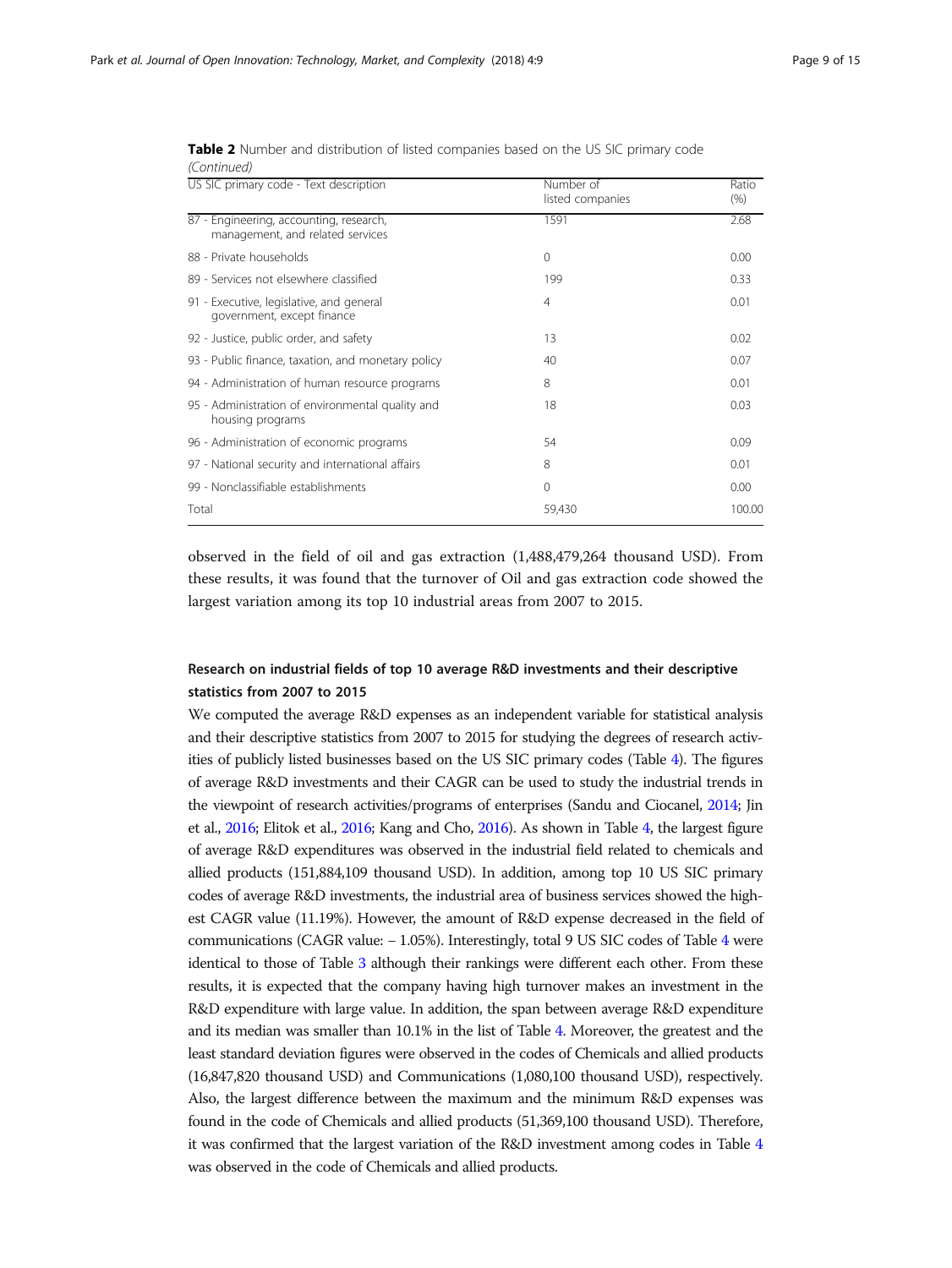<span id="page-9-0"></span>

|             | Table 3 Descriptive statistics of industrial areas having                                      | top 10 average turnovers (2007 $\sim$ 2015) |               |                    |               |               |
|-------------|------------------------------------------------------------------------------------------------|---------------------------------------------|---------------|--------------------|---------------|---------------|
| Ranking     | US SIC primary code - Text description                                                         | Average turnover<br>(CAGR, %)               | Median        | Standard deviation | Minimum       | Maximum       |
|             | 37 - Transportation equipment                                                                  | 3,414,020,116<br>(1.88)                     | 3,425,822,91  | 339,938,866        | 2,916,833,631 | 3,808,847,394 |
| $\sim$      | 13 - Oil and gas extraction                                                                    | 2,816,148,067<br>(0.52)                     | 2,612,309,352 | 602,844,769        | 2,082,624,354 | 3,571,103,618 |
| 3           | 28 - Chemicals and allied products                                                             | 2,647,946,798<br>(4.48)                     | 2,854,291,561 | 406,439,457        | 2,051,240,171 | 3,083,769,070 |
|             | 49 - Electric, gas and sanitary services                                                       | 2,337,933,540<br>(3.34)                     | 2,317,151,073 | 343,131,652        | 1,782,134,510 | 2,837,146,655 |
| 5           | 29 - Petroleum refining and related industries                                                 | 2,213,020,301<br>(-1.82)                    | 2,381,386,062 | 418,156,592        | 1,609,563,019 | 2,639,850,252 |
| $\circ$     | 36 - Electronic and other electrical equipment<br>and components, except computer<br>equipment | 2,178,651,683<br>(2.07)                     | 2,255,989,804 | 194,836,027        | 1,898,757,985 | 2,405,865,824 |
|             | 48 - Communications                                                                            | 2,054,883,098<br>(2.88)                     | 2,169,861,470 | 195,042,643        | 1,759,189,019 | 2,240,045,754 |
| $\infty$    | 35 - Industrial and commercial machinery and<br>computer equipment                             | 1,881,408,977<br>(4.11)                     | 2,024,095,853 | 276,782,773        | 1,505,594,628 | 2,184,508,210 |
| $\circ$     | 20 - Food and kindred products                                                                 | 1,696,477,390<br>(5.69)                     | 1,797,364,959 | 283,201,167        | 1,204,070,732 | 2,024,704,606 |
| $\supseteq$ | 73 - Business services                                                                         | 1,439,930,594<br>(7.44)                     | 1,375,628,373 | 311,250,947        | 1,074,033,567 | 1,907,609,209 |
|             |                                                                                                |                                             |               |                    |               |               |

Currency unit: thousand USD Currency unit: thousand USD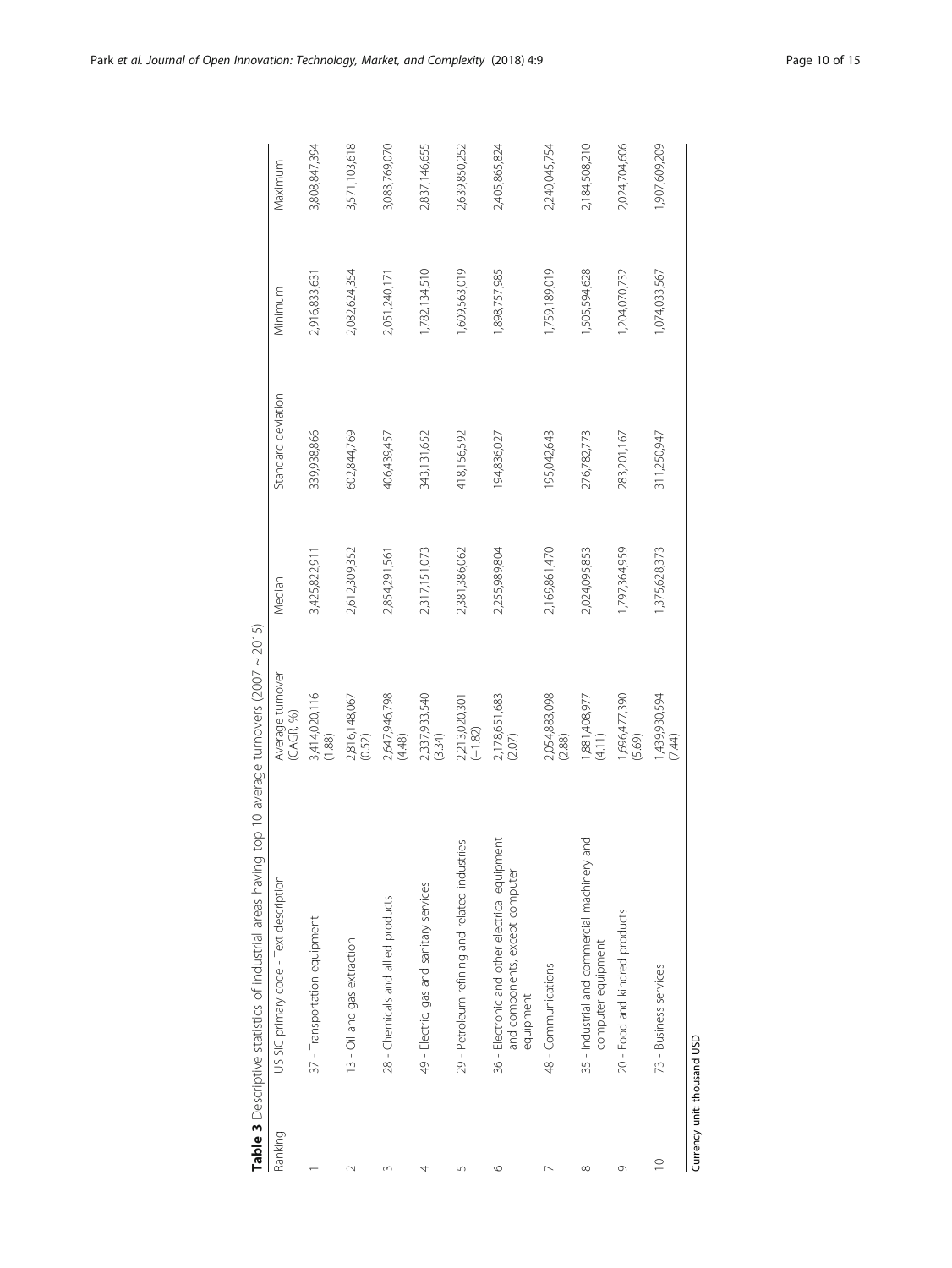<span id="page-10-0"></span>

|           | Table 4 Descriptive statistics of industrial fields with top 10 average R&D investments (2007 ~ 2015)                    |                                      |             |                    |               |             |
|-----------|--------------------------------------------------------------------------------------------------------------------------|--------------------------------------|-------------|--------------------|---------------|-------------|
| Ranking   | US SIC primary code - Text description                                                                                   | Average R&D investment<br>(CAGR, 96) | Median      | Standard deviation | Minimum       | Maximum     |
|           | 28 - Chemicals and allied products                                                                                       | 151,884,109<br>(4.39)                | 154,019,882 | 16,847,820         | 125, 179, 857 | 176,548,957 |
|           | 36 - Electronic and other electrical equipment<br>and components, except computer<br>equipment                           | 115,438,474<br>(3.15)                | 124,361,807 | 15,109,790         | 93,528,903    | 133,242,357 |
|           | 37 - Transportation equipment                                                                                            | 108,119,248<br>(2.06)                | 12,322,852  | 10,067,455         | 92,306,185    | 19,505,243  |
|           | 73 - Business services                                                                                                   | 56,528,208<br>(11.19)                | 52,848,383  | 16,663,724         | 37,147,573    | 86,762,354  |
| Ľn        | pue<br>Pue<br>35 - Industrial and commercial machinery<br>computer equipment                                             | 53,895,319<br>(4.74)                 | 55,258,316  | 6,953,883          | 43,909,638    | 63,622,179  |
| ١C        | instruments; photographic, medical and<br>38 - Measuring, analyzing and controlling<br>optical goods; watches and clocks | 25,523,664<br>(4.05)                 | 26,861,865  | 2,715,436          | 21,417,885    | 29,430,019  |
|           | 13 - Oil and gas extraction                                                                                              | 16,497,156<br>(7.23)                 | 18,152,769  | 3,401,947          | 1,045,634     | 19,951,396  |
| $\infty$  | 48 - Communications                                                                                                      | 12,563,872<br>$(-1.05)$              | 12,504,317  | 1,080,100          | 10,715,087    | 14,265,049  |
| Ō         | jes<br>29 - Petroleum refining and related industr                                                                       | 10,699,576<br>(8.03)                 | 10,232,185  | 1,979,904          | 7,725,321     | 14,332,164  |
| $\approx$ | 20 - Food and kindred products                                                                                           | 9,180,171<br>(3.95)                  | 9,860,196   | 1,257,921          | 7,231,432     | 10,202,145  |

Currency unit: thousand USD

Currency unit: thousand USD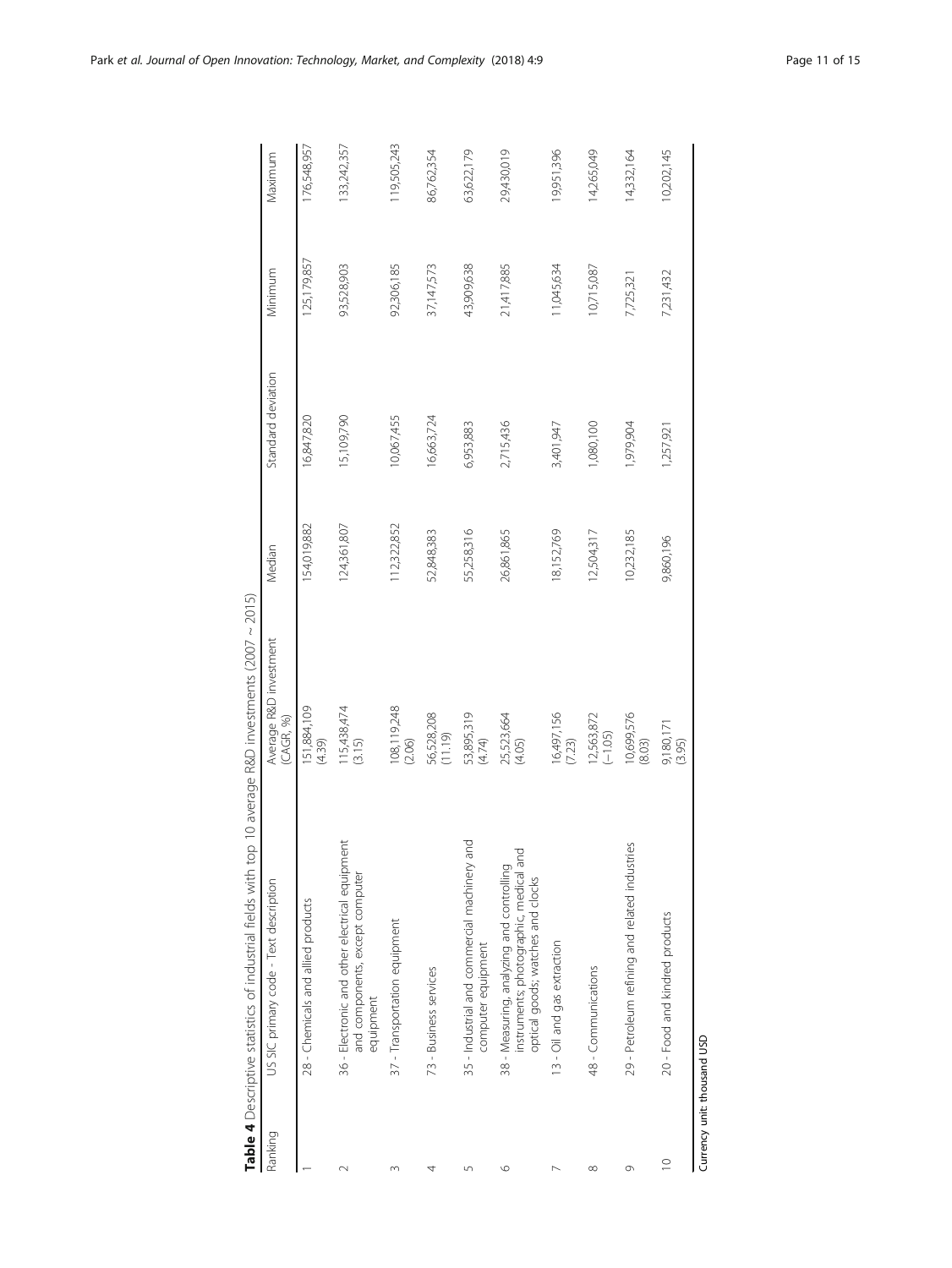Analyses of correlation and linear regression between R&D expense and turnover (model a) In order to investigate the relation between average R&D investment (independent variable) and average turnover (dependent variable) during 9 years (2007  $\sim$  2015) in all industrial areas (total 77 major groups, 2-digit level) of the world, the correlation and the linear regression analyses were performed for the Model A as listed in Table 5. The correlation coefficient of the Model A  $(R_A)$  was 0.828 and it means that there is a strong direct (increasing) linear relationship between two variables. Since the p-value of the Model A (p<sub>A</sub>) was very small (<  $2.2 \times 10^{-16}$ ), it is clear that R&D expense and turnover have the correlation. Also, the linear regression equation between two variables was obtained by using their natural log values (Table 5 and Fig. [2\)](#page-12-0).

Regression equation from the Model A:  $y_{A,n} = 0.583 \times x_n + 11.379$  (n: US SIC code).

In other words,  $x_n$  and  $y_{A,n}$  mean the average R&D expense and the average turnover by the US SIC primary code, respectively. The coefficient of determination for the Model A  $(R_A^2)$  was 0.686. Thus, we can say that the change in the R&D expense affects the turnover in the level of industrial fields although they may not have causal relationship. For example, the increase in the turnover of specific US SIC code is related to the enhancement in its R&D investment. In addition, the residual standard error of the Model A ( $RSE_A$ ) was 1.229. In this work, the residual figure is the difference based on the natural log between the actual value and the estimated value obtained from the regression equation. The  $RSE<sub>A</sub>$  indicates that there is the error of 1.229 when the Model A is used to predict the turnover.

## Analyses of correlation and linear regression between R&D investment and number of listed enterprises (model B)

The relation of average R&D expenditure (independent variable) to number of listed companies (dependent variable) was analyzed by using their natural log figures (Model B). The scope of analysis such as US SIC primary codes and period was the same as that of Model A. As shown in Table 5, the correlation coefficient for the Model B  $(R_B)$  was 0.782 and the p<sub>B</sub> was less than  $2.2 \times 10^{-16}$ . From these results, it was found that there is the correlation between the R&D investment and the number of listed companies. In addition, the following regression equation for the Model B could be achieved (Table 5 and Fig. [3\)](#page-12-0).

| Description and statistical values        |                         |                            |
|-------------------------------------------|-------------------------|----------------------------|
| Model                                     | A                       | B                          |
| Independent variable $(x_n)$              | Average R&D expense     | Average R&D expense        |
| Dependent variable $(y_{in})$             | Average Turnover        | Number of listed companies |
| Correlation coefficient (R <sub>i</sub> ) | 0.828                   | 0.782                      |
| Slope $(a_i)$                             | 0.583                   | 0.390                      |
| Intercept $(b_i)$                         | 11.379                  | 0.883                      |
| Coefficient of determination $(R_i^2)$    | 0.686                   | 0.612                      |
| $p$ -value $(p_i)$                        | $< 2.2 \times 10^{-16}$ | $< 2.2 \times 10^{-16}$    |
| Residual standard error (RSE;)            | 1.229                   | 0.968                      |

Table 5 Statistical values obtained from analyses of correlation and linear regression

All statistical figures were computed by using the natural log values of average R&D expenses (thousand USD), average turnovers (thousand USD), and number of listed enterprises

The subscripts "i" and "n" in this Table present the model name and the US SIC primary code, respectively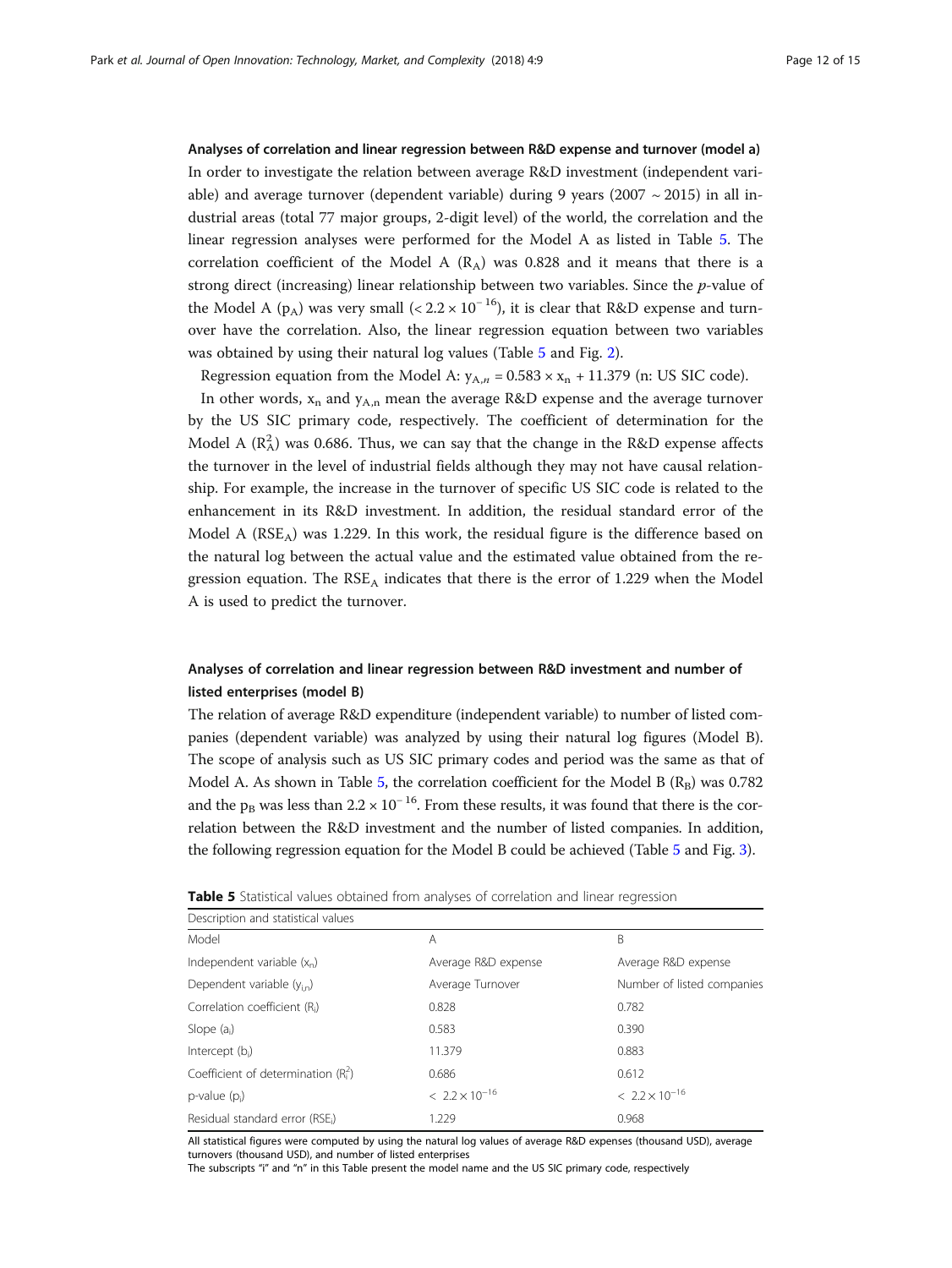<span id="page-12-0"></span>

Regression equation from the Model B:  $y_{B,n} = 0.390 \times x_n + 0.883$  (n: US SIC code).

The value of  $\mathbb{R}^2$  was 0.612 and this indicates that the number of listed enterprises is influenced by the change of R&D expense. In other words, there is the relationship between the higher R&D expenditure of specific industry and its more number of listed companies. Also, the  $RSE<sub>B</sub>$  was 0.968 and it is smaller than  $RSE<sub>A</sub>$ . This result is caused by the difference in the scale of dependent variables between the Model A (turnover) and the Model B (number of listed companies).

## Conclusions and future work

In conclusion, the relation of R&D expense to the turnover and the number of listed companies in all industrial areas of the world from 2007 to 2015 was studied by using the analyses of correlation and linear regression based on the US SIC primary code.

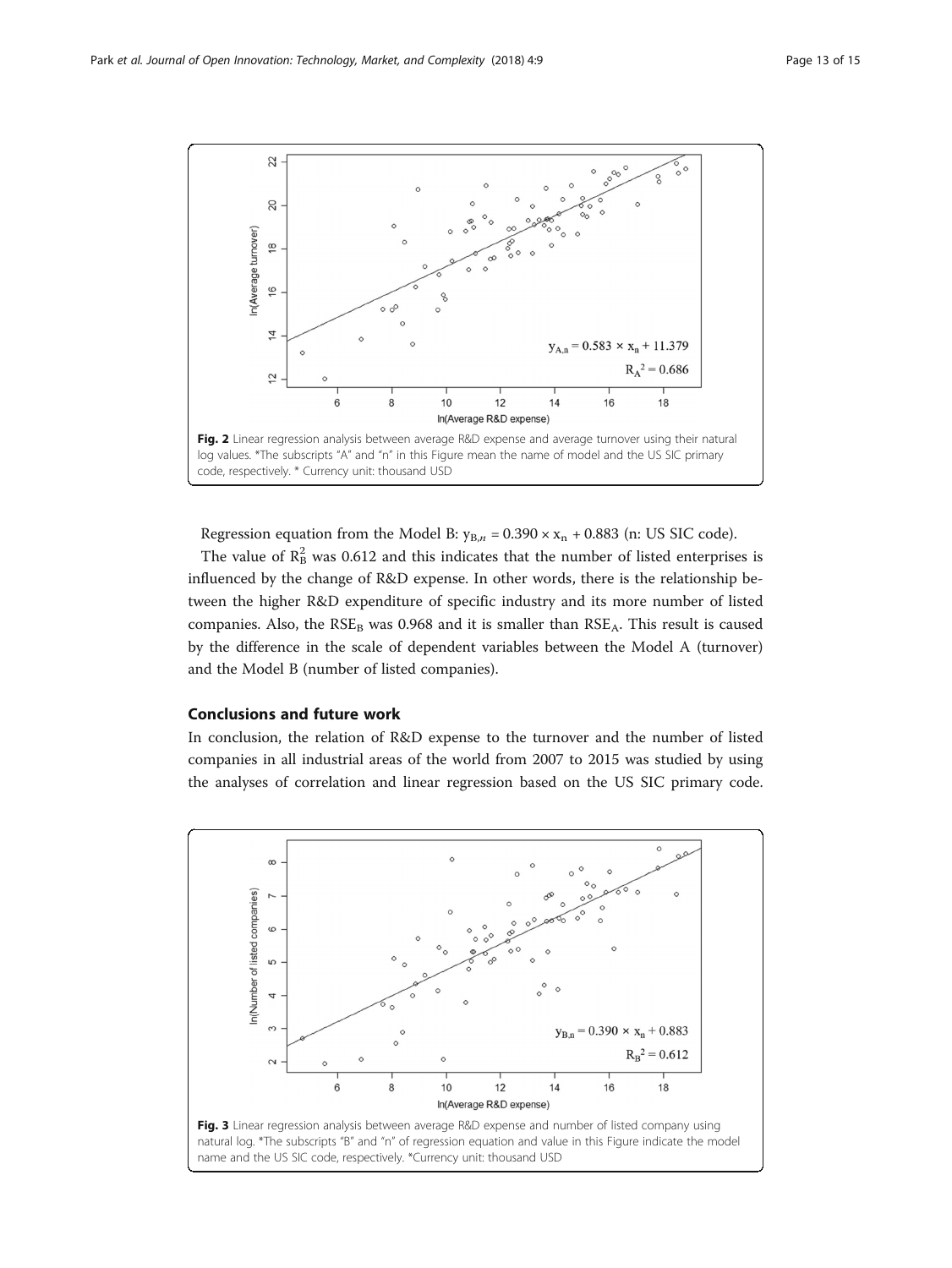<span id="page-13-0"></span>Through the overall procedure of this work, it was found that both the turnover and the number of listed enterprises were affected by the R&D investment. Therefore, we expect that the unlisted companies (e.g., start-up firms) are able to develop the basis of their growth and innovation as they invest in R&D higher which can induce the increases in (1) turnover and (2) probability of becoming a listed enterprise. However, the main limitations of this work are as in the followings: (1) using only three variables (turnover, R&D expense, and number of listed companies) and (2) performing only simple linear regression analysis. As the future research, it is needed to perform the multiple linear regression analysis using more kinds of financial information (e.g., cost of goods sold, gross profit, net income, and so on) for all listed enterprises in the whole world. In addition, the specific industry areas (3-digit or 4-digit level) included in the major groups of US SIC primary codes (2-digit level) showing the high figures of turnovers and R&D expenditures can be studied. Also, the comparative analysis of financial data among nations in a global sense can be performed. Therefore, it is expected that the above-mentioned future work can be performed effectively by using the results of this research in order to develop more advanced model and methodology based on the financial information of companies as the quantitative evidence.

#### Acknowledgements

This research was supported by Korea Institute of Science and Technology Information (KISTI).

#### Authors' contributions

All authors read and approved the final manuscript.

#### Competing interests

The authors declare that they have no competing interests.

## Publisher's Note

Springer Nature remains neutral with regard to jurisdictional claims in published maps and institutional affiliations.

#### Author details

<sup>1</sup>Korea Institute of Science and Technology Information (KISTI), 66 Hoegi-ro, Dongdaemun-gu, Seoul 02456, Republic of Korea. <sup>2</sup>Korea Institute of Science and Technology Information (KISTI), 245 Daehak-ro, Yuseong-gu, Daejeon 34141, Republic of Korea.

#### Received: 28 September 2017 Accepted: 14 March 2018 Published online: 21 March 2018

#### References

- Babkin, A. V., Lipatnikov, V. S., & Muraveva, S. V. (2015). Assessing the impact of innovation strategies and R&D costs on the performance of IT companies. Procedia - Social and Behavioral Sciences, 207, 749–758.
- Bočková, N., & Meluzín, T. (2016). Electronics industry: R&D investments as possible factors of firms competitiveness. Procedia - Social and Behavioral Sciences, 220, 51–61.
- Braganza, A., Brooks, L., Nepelski, D., Ali, M., & Moro, R. (2017). Resource management in big data initiatives: Processes and dynamic capabilities. Journal of Business Research, 70, 328–337.
- Carp, M., & Mironiuc, M. (2015). The impact of reported financial information on the transfer prices of securities. Comparative empirical study. Procedia Economics and Finance, 23, 1426–1433.
- Castellani, D., Montresor, S., Schubert, T., & Vezzani, A. (2017). Multinationality, R&D and productivity: Evidence from the top R&D investors worldwide. International Business Review, 26, 405–416.
- Doruk, Ö. T. (2015). Intra industry trade and R&D intensity: An empirical assessment for Turkey. Procedia Social and Behavioral Sciences, 210, 52–57.
- Elitok, Y., Karhan, G., & Türk, E. (2016). The comparative analysis of outgoings for R&D activities in Turkey for 2014. Procedia - Social and Behavioral Sciences, 229, 307–315.
- Faria, L. G. D., & Andersen, M. M. (2017). Sectoral patterns versus firm-level heterogeneity The dynamics of ecoinnovation strategies in the automotive sector. Technological Forecasting & Social Change, 117, 266–281.
- Goschin, Z. (2014). Research and development intensity in Romania. A regional perspective. Procedia Economics and Finance, 15, 64–70.
- Haug, K. C., Kretschmer, T., & Strobel, T. (2016). Cloud adaptiveness within industry sectors Measurement and observations. Telecommunications Policy, 40, 291–306.
- Jeong, H. J., & Ko, Y. (2016). Configuring an alliance portfolio for eco-friendly innovation in the car industry: Hyundai and Toyota. Journal of Open Innovation: Technology, Market, and Complexity, 2, 24.